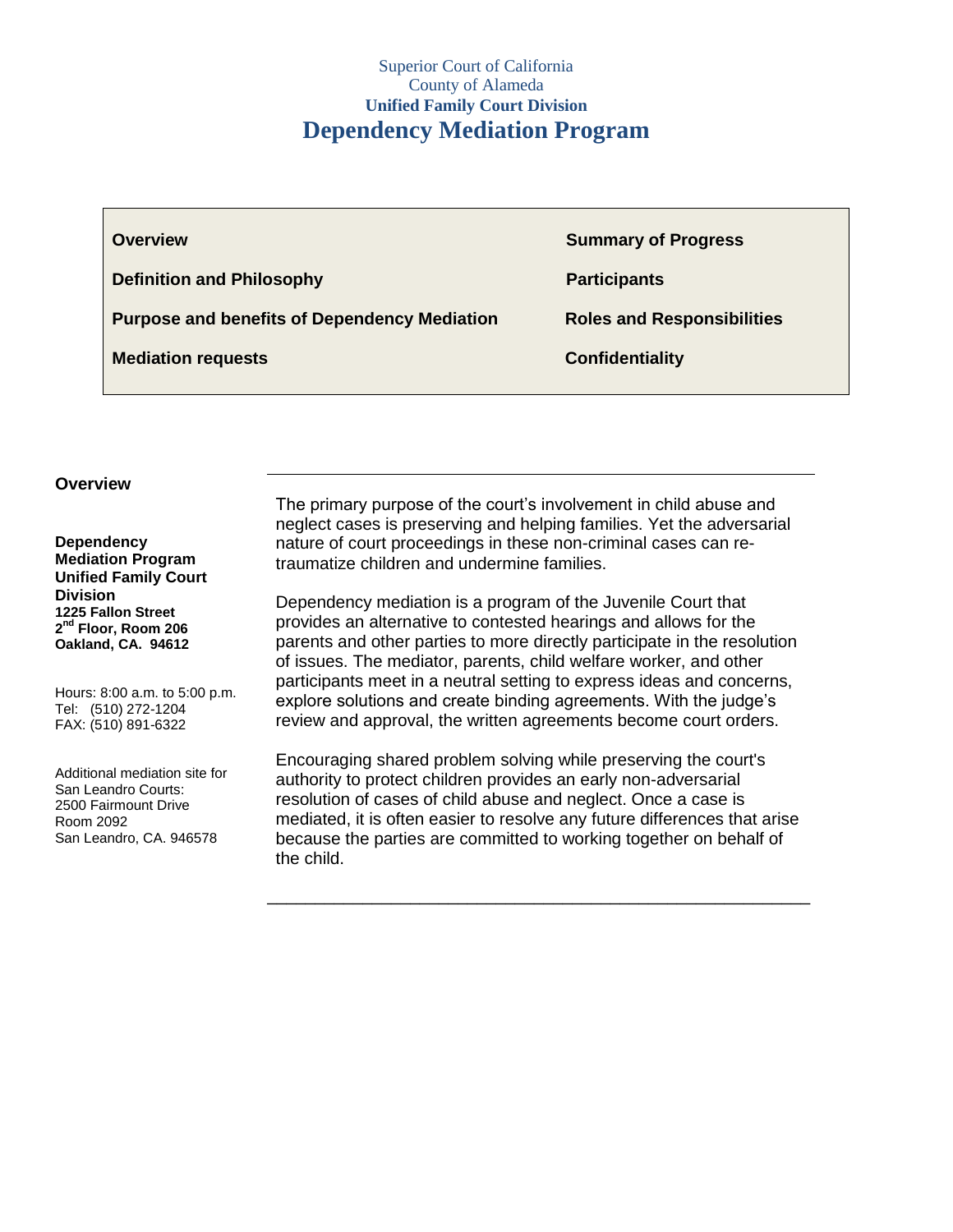#### **Definition**

Definition:

 Dependency Mediation is a confidential process conducted by specially trained, neutral third-party mediators who have no decision-making power. Dependency mediation provides a non-adversarial setting in which a mediator assists the parties in reaching fully informed and mutually acceptable resolution that focuses on the child's safety and best interest and the safety of all family members. Dependency mediation is concerned with any and all issues related to child protection.

Who are the mediators?

□ Mediators are selected because of their training and skill in mediation, in addition to knowledge of juvenile law and/or child welfare matters. The mediator does not make decisions or recommendations. The mediator is there to help the parties create their own agreement if possible.

**Philosophy Mediation is:** 

- □ Based on the concept that meaningful resolutions are more likely when all parties understand each other's perspective and work together to forge an agreement.
- Designed to be a respectful, confidential process where everyone's interests and concerns can be heard.
- An effort to involve parents and families *directly* in the decisions that affect them, while keeping the safety of the children as the central focus.
- An opportunity for shared decision making between the Agency, families and the court.
- □ Consistent with the court's and agency family strengths perspective.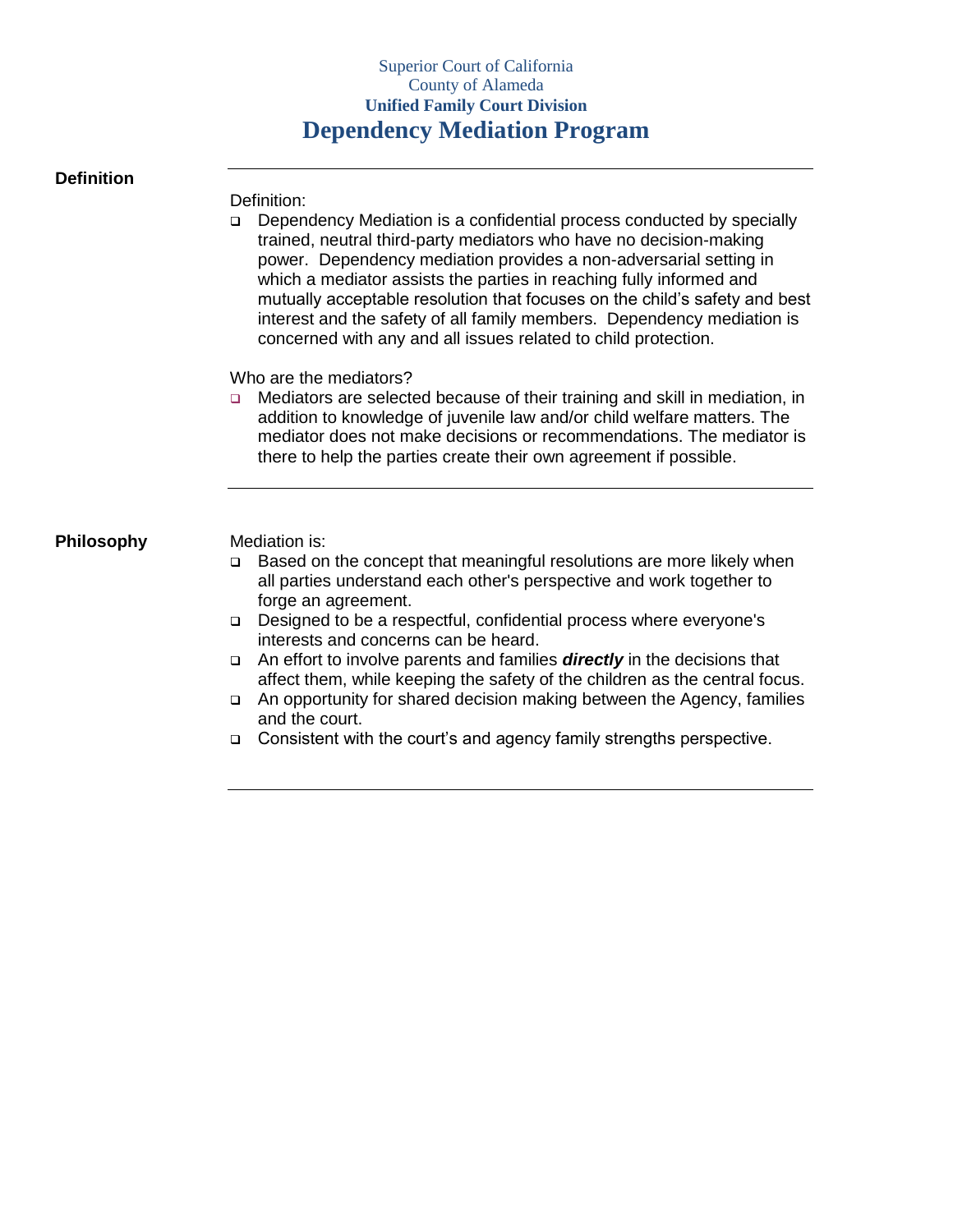**Purpose and benefits of dependency mediation**

The purpose of the dependency mediation program is to:

- Help the parties reach agreement that is designed to protect the child from future acts of abuse or neglect.
- Reduce the costly emotional impact of contested hearings on the child and family.
- Bring parties together to ensure understanding of the issues and the reasons for intervention.
- Produce a document describing the agreement and the roles and responsibilities of all parties.
- Identify and implement services for the child and family as soon as possible.

## **Other positive outcomes for child welfare**

The animosity that can develop during an adversarial court process can reduce the willingness of parents to forge an alliance with the child welfare worker. By contrast, through mediation, parents often:

- Feel heard regarding their perspectives.
- Gain a sense of their own power to influence outcomes.
- Become more willing to take responsibility for making difficult changes.

By allowing families to engage in shared decision making and to openly discuss issues of safety, dependency mediation sets the stage for the family's continued collaboration with the child welfare worker to meet the parent's case plan objectives. With safety issues addressed, and a shared plan in place, children can often be returned home more quickly.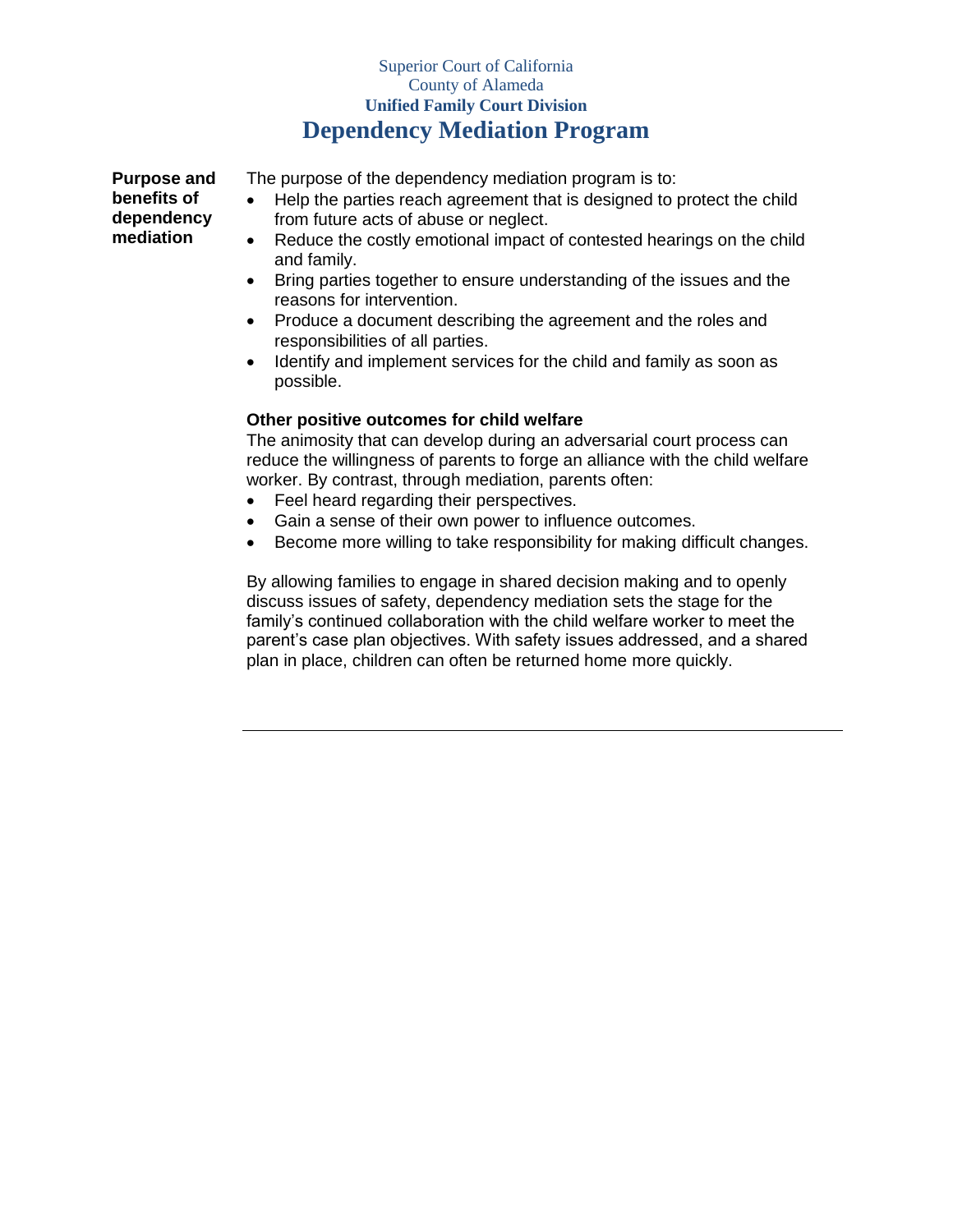**How does a case get to mediation**

## **How are cases referred for mediation?**

- Any party, at a court hearing, may request mediation to resolve a contested issue, i.e., placement, case plan component, visitation, etc.
- The court may also decide to refer a case for mediation as a first alternative to a contest hearing.
- The parties may also all agree to mediation (A Stipulation) and the mediation program can work to arrange a meeting.
- A child welfare worker or a party's attorney can also make an Ex Parte application to the court.

### **When can a case be mediated?**

Mediation is available at any stage of the dependency proceedings.

### **What issues can be mediated?**

 Any contested issues, may be referred at the discretion of the court, with the exception of those discussed below. Mediation can involve the entire case or specific issues such as: petition language, jurisdiction, disposition, placement, visitation, communication barriers, family maintenance, reunification or placement services. Mediation is also involved in meetings to draft Custody/Visitation Exit Orders, and Post Adoption Contact Agreements

#### **What issues are not generally referred for dependency mediation?**

- At pre-jurisdiction, the following types of allegations are not generally referred to mediation**, although collateral issues, such as placement, visitation, etc., may be referred at this stage.** 
	- o 300(d) sexual abuse
	- $\circ$  300(e) minor under 5, severely physically abused
	- $\circ$  300(f) parent or guardian caused death of another minor
	- $\circ$  300(i) acts of cruelty
	- o allegations related to pending criminal charges.

Developmentally delayed or mentally ill parents who are unable to participate fully in the process should also not be referred, unless all attorneys participate.

**NOTE:** The program has bilingual capacity for Spanish, and every attempt will be made to meet the language needs of other non-English speaking families. This is contingent on the availability of translators.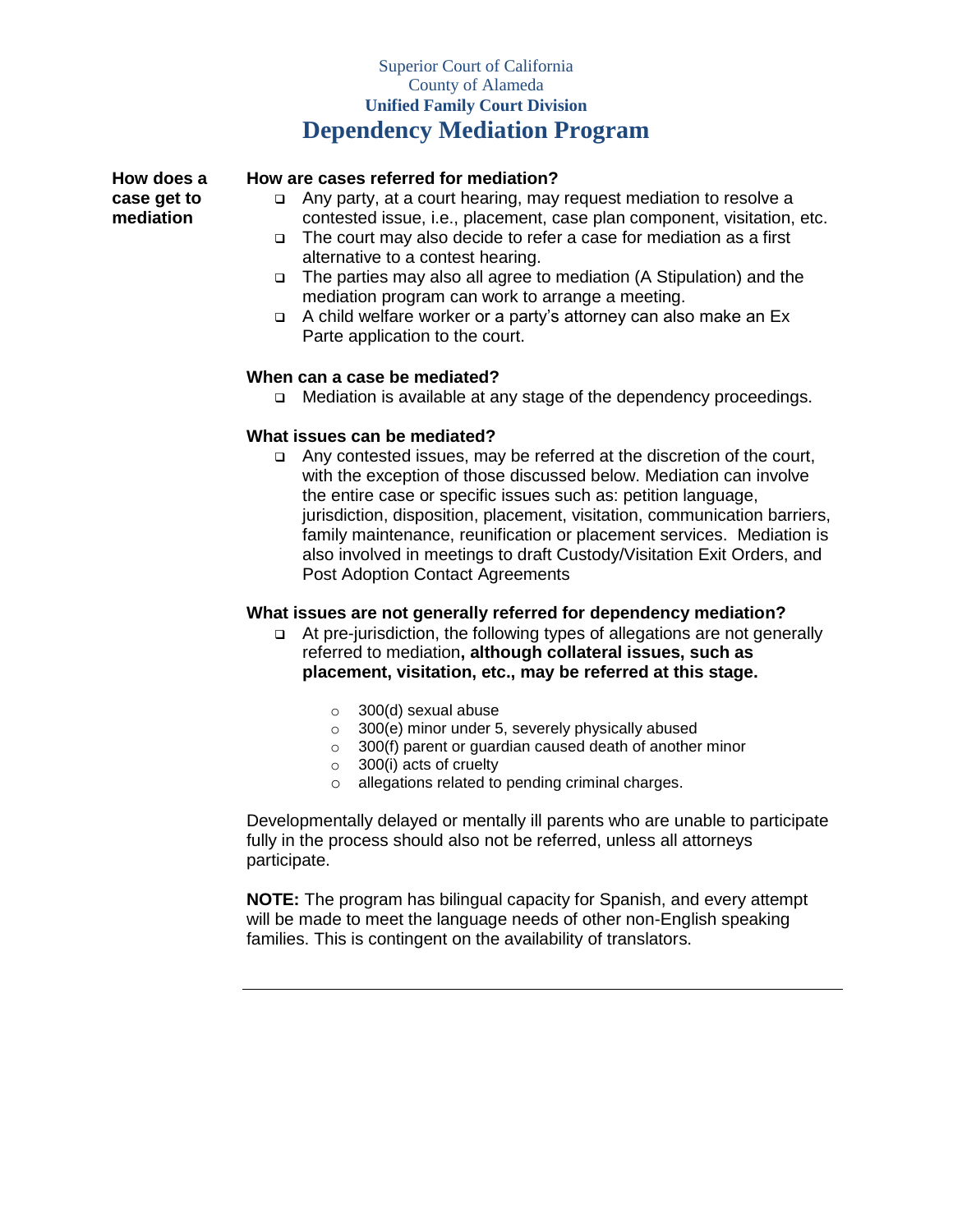**The Process** What typically happens in mediation?

- 1. The dependency mediation program receives the referral from the court. The court referral will describe the issues to be mediated, the parties participating, and related details. Other issues may be mediated at the request of parties and by mutual agreement with the approval of the mediator. Appropriate documentation to be shared with all parties (SSA report, petition, other court documents, or information provided by the parties) is attached to the referral.
- 2. The program assigns the case to a mediator
- 3. The mediator completes pre-mediation activities, which generally includes contact with child welfare worker, attorneys, and family members, if possible. If the mediator cannot reach the parent or other family member before the mediation, the mediator will speak first with the parents and family members about the mediation process.
- 4. Mediation session(s) are conducted. Everyone agrees to comply with confidentiality of the process. The mediations run about 2-3 hours, with follow-up meetings as appropriate, as time and resources allow.
- 5. If everyone reaches an agreement about to resolve an issue, the mediator will write out the agreement and review it with the participants. Then everyone signs the agreement and receives a copy. Attorneys not present in mediation receive a copy of the agreement and are expected to sign the original agreement when it is returned to court. Any objections, or questions, are referred to mediator who will respond as needed and in keeping with the confidentiality of the process.
- 6. If approved, the written agreements are entered as court orders. If there is no agreement, the matter is set for hearing.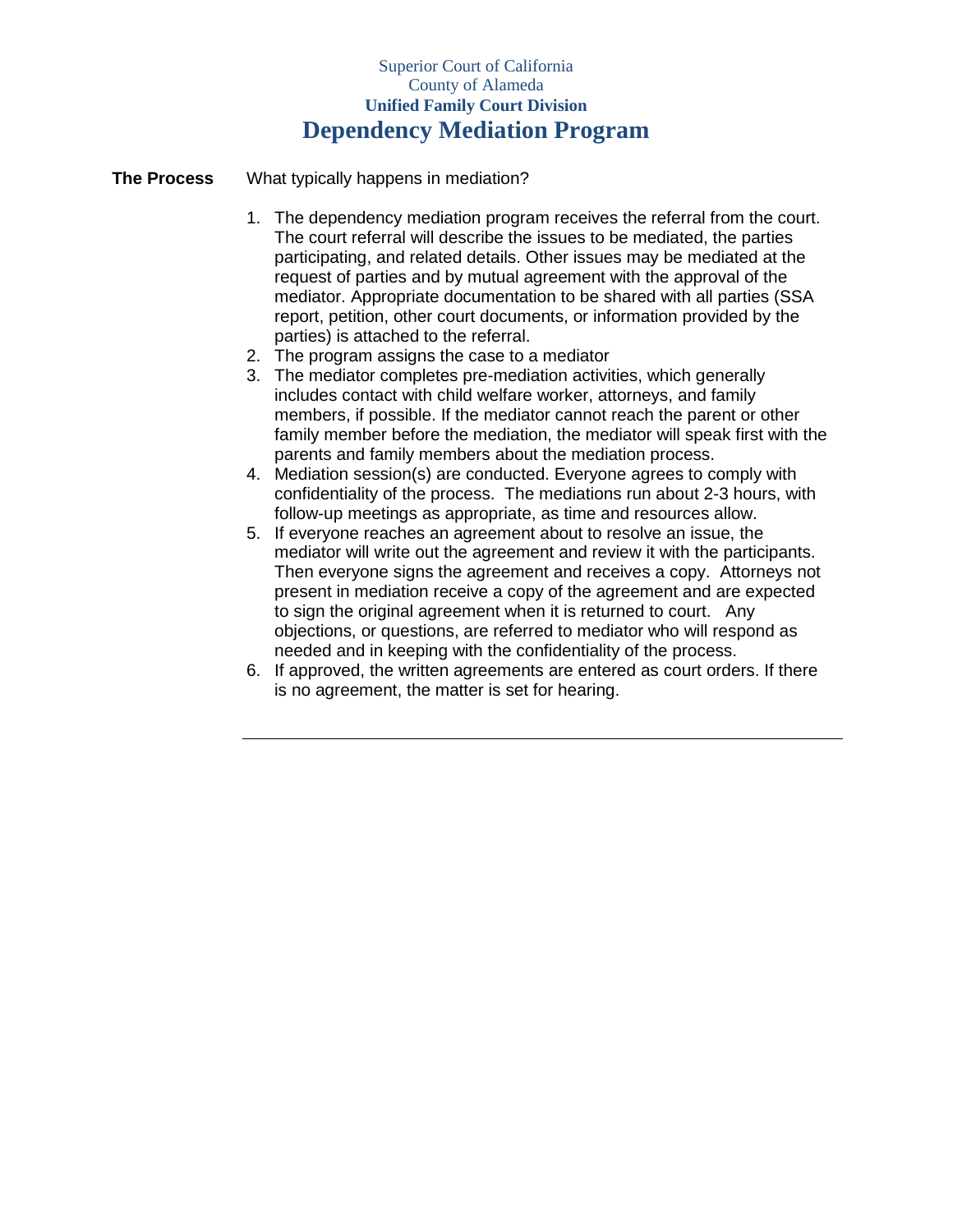## **Participants**

Participants typically include:

- Parent(s)/guardian(s)
- The child welfare worker or other agency designee. Most often the assigned worker attends, unless it would be detrimental to the mediation process. In this case, another party could be designated at the discretion of the mediator.
- The child/ren's attorney

Inclusion of the following is at the stipulation of the parties, order of the court, or discretion of the mediator:

- The child/ren, if over 12, and with the permission of his/her attorney. (There is a separate protocol for determining how a child will participate)
- Other family members
- Foster parents
- Related Service providers
- CASA volunteer
- Any other interested party other than attorneys whose involvement may facilitate decision making or resolution

## **Note:**

- 1. **Domestic Violence dynamics.** In cases involving domestic violence between the parents, the program follows a Domestic Violence Assessment and modifies the mediation process to enhance the safety of victims of domestic violence and all participants.
- 2. **Participation by Parents' Attorneys.** Because this is not a legal or adversarial process, parents' attorneys do not generally attend, unless referred by the court. Parents' attorney, however, are actively involved in pre-mediation discussions, and confer with clients before or at a break in the mediation process. In cases where it seems appropriate to involve attorneys, that may be arranged by the mediator with the agreement of the parties.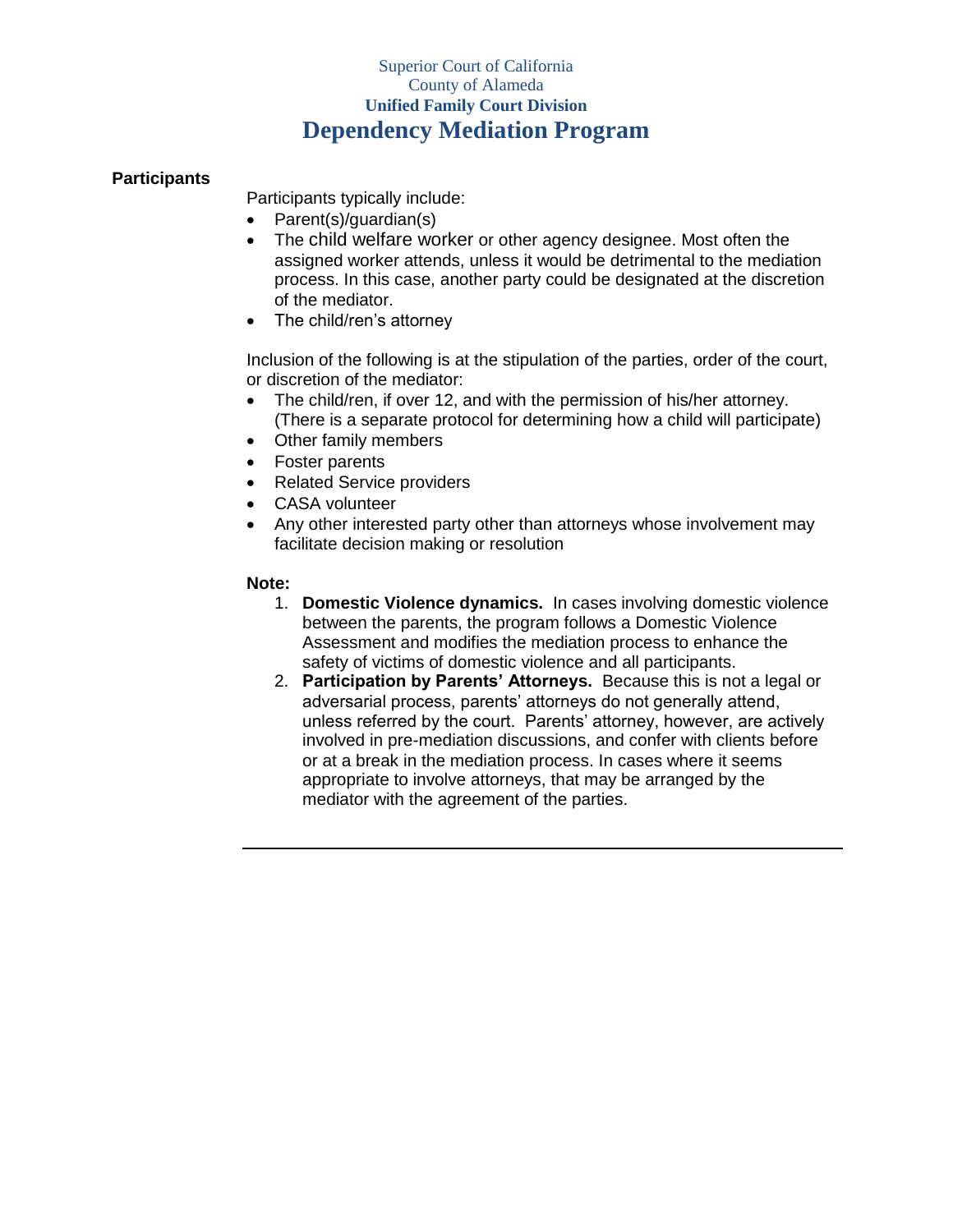| <b>Roles and</b>        | The mediator:                                                                                                                                                                    |
|-------------------------|----------------------------------------------------------------------------------------------------------------------------------------------------------------------------------|
| <b>Responsibilities</b> | Orients all participants to the process and has participants sign<br>□<br>confidentiality agreements.                                                                            |
|                         | Manages the mediation process and maintains a neutral position.<br>$\Box$<br>Identifies and discloses any potential conflict of interest which may<br>challenge their neutrality |
|                         | Promotes the participants' understanding of the status of the case in<br>□<br>relation to the ongoing court process.                                                             |
|                         | Treats all mediation participants in a manner that preserves their<br>□<br>dignity and self-respect.                                                                             |
|                         | Discourages participants from blaming the victim and from denying or<br>$\Box$<br>minimizing allegations of child abuse or violence against any family<br>member.                |
|                         | Maintains the confidentiality of the process<br>$\Box$                                                                                                                           |
|                         | Promotes a safe and balanced environment for all participants to<br>$\Box$<br>express and advocate for their positions and interests.                                            |
|                         | Assists participants in separating emotions from the issues.<br>$\Box$                                                                                                           |
|                         | Generates options to help maintain the child's ties with the family and<br>$\Box$<br>siblings when appropriate.                                                                  |
|                         | Drafts agreements and case plans with participant and obtains<br>$\Box$<br>signatures.                                                                                           |
|                         | Submits mediation agreements to attorneys and the court.<br>$\Box$                                                                                                               |
|                         | Parents/guardians:                                                                                                                                                               |
|                         | Arrive at mediation on time and ready to talk about the case<br>$\bullet$                                                                                                        |
|                         | Identify individual and family needs.<br>$\bullet$                                                                                                                               |
|                         | Share strengths of the children and the family, and any other helpful<br>$\bullet$<br>information.                                                                               |
|                         | Generate ideas about what they can do to help solve the problems that<br>٠<br>brought them to court.                                                                             |
|                         | Sign the mediation agreement if they feel it is in their own and their<br>child's best interest.                                                                                 |
|                         | Child welfare worker / ACSSA representative:                                                                                                                                     |
|                         | Arrive at mediation with the authority necessary to make appropriate<br>agreements                                                                                               |
|                         | Represents the concerns of ACSSA and the interests of the child.<br>٠                                                                                                            |
|                         | Provides information relevant to identifying issues and potential solutions.<br>$\bullet$                                                                                        |
|                         | Assists in developing and implementing interim and long-term plans.<br>$\bullet$                                                                                                 |
|                         | Signs the mediation agreements that address Agency interests and<br>concerns. (Do not attach the agreement to the court report.)                                                 |
|                         | Counsel for parties:                                                                                                                                                             |
|                         | Represents the interests of the client.                                                                                                                                          |
|                         | Prepares the client to participate in the mediation process by:                                                                                                                  |

- 1. conferring with the client prior to the mediation;
- 2. explaining the process